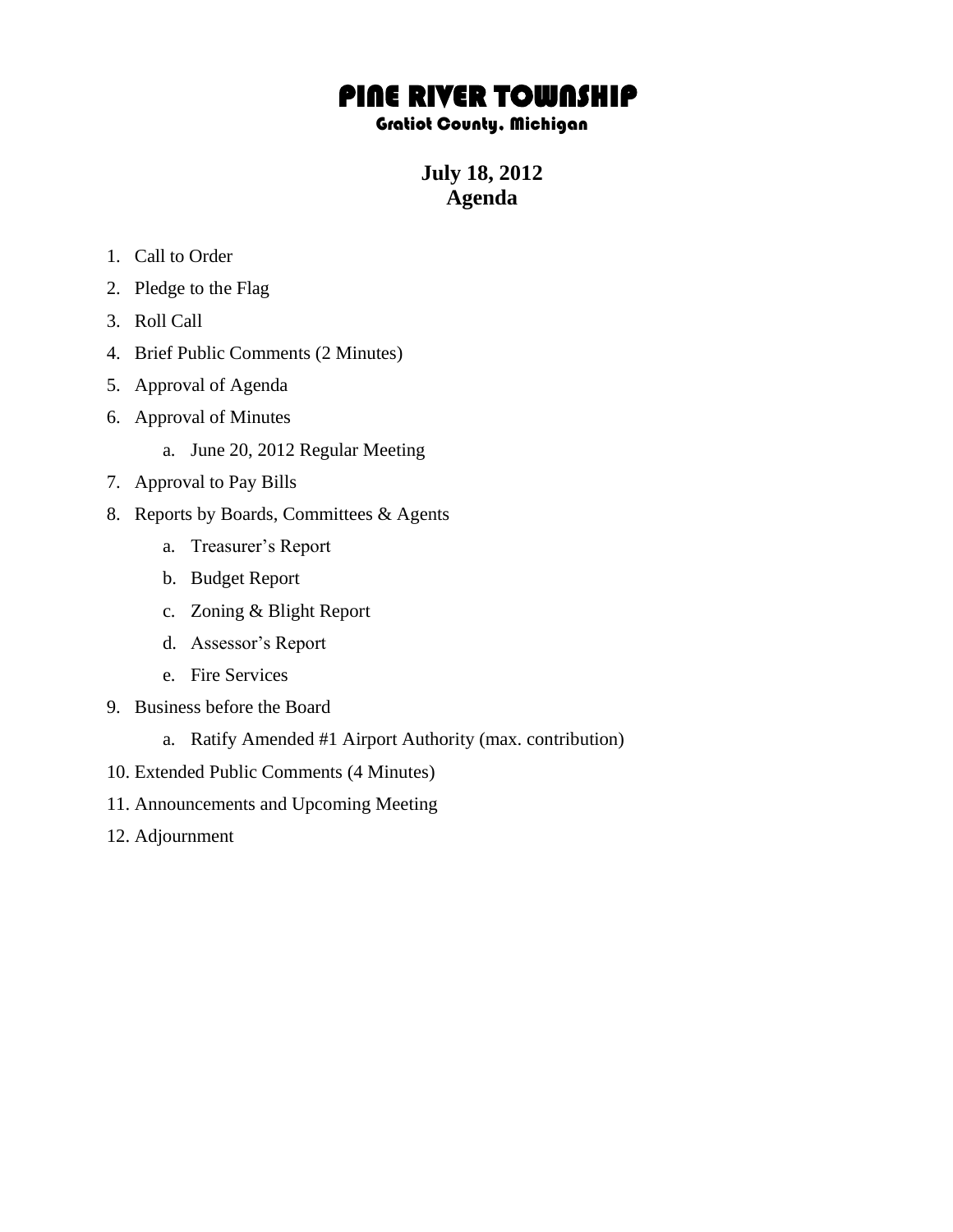## **MINUTES OF THE PINE RIVER TOWNSHIP BOARD MONTHLY MEETING July 18, 2012**

- 1. The regular monthly meeting of the Pine River Township Board was called to order at 8:00 pm by Clerk Rademacher at the Township Hall.
- 2. Pledge the flag: The board and the public said the pledge to the flag.
- 3. Roll Call: Baker: absent, Moeggenborg: present, Rademacher: present, Best: present, Beeson: absent. (3) Board Members present; (2) Absent Baker; Beeson.
- 4. Brief Public comments (2 minutes): Stan and Brian Nesen was asking if the township was going to get involved in the new water line being run between St. Louis and Alma and in pursuing allowing township residence tie into line at no charge. Stan was also asking about the increase in sewage rates from St. Louis.Both issues will be looked into.

John Renneberg mentioned he attended the County Commissioner meeting and budgets were the topic discussed.

- 5. Approve the Agenda: Motion by Best: second by Moeggenborg: to approve the Agenda as presented. All present board members approved. Motion carried 3-0.
- 6. Approve the Minutes: Motion by Moeggenborg: second by Best: to approve the Regular Meeting Minutes of June 20, 2012.

All present board members approved. Motion carried 3-0.

- 7. Approval to Pay Bills: Motion made by Moeggenborg: second by Best: to pay bills as presented in the amount of \$ 66,942.48. All present board members approved. Motion carried 3-0.
- 8. Reports by Boards, Committees & Agents
	- a. Treasurers Report Discussion; report placed on file.
	- b. Budget Report Discussion: report placed on file.
	- c. Zoning & Blight Officer Discussion: report placed on file
	- d. Assessor Report Discussion
	- e. Fire Services Discussion
- 9. Business before the Board
	- a. Ratify Amended #1 Airport Authority (max. contribution)

Motion by Moeggenborg: second by Best: to approve ratifying this #1 Amended agreement to the agreement to establish the Gratiot Community Airport Authority and to modify the language regarding the Township's contribution.

Roll call vote:

Ayes: Best Aye; Rademacher Aye; Moeggenborg Aye.

Nayes: None.

Absent: Baker; Beeson.

All present board members approved. Motion carried 3-0.